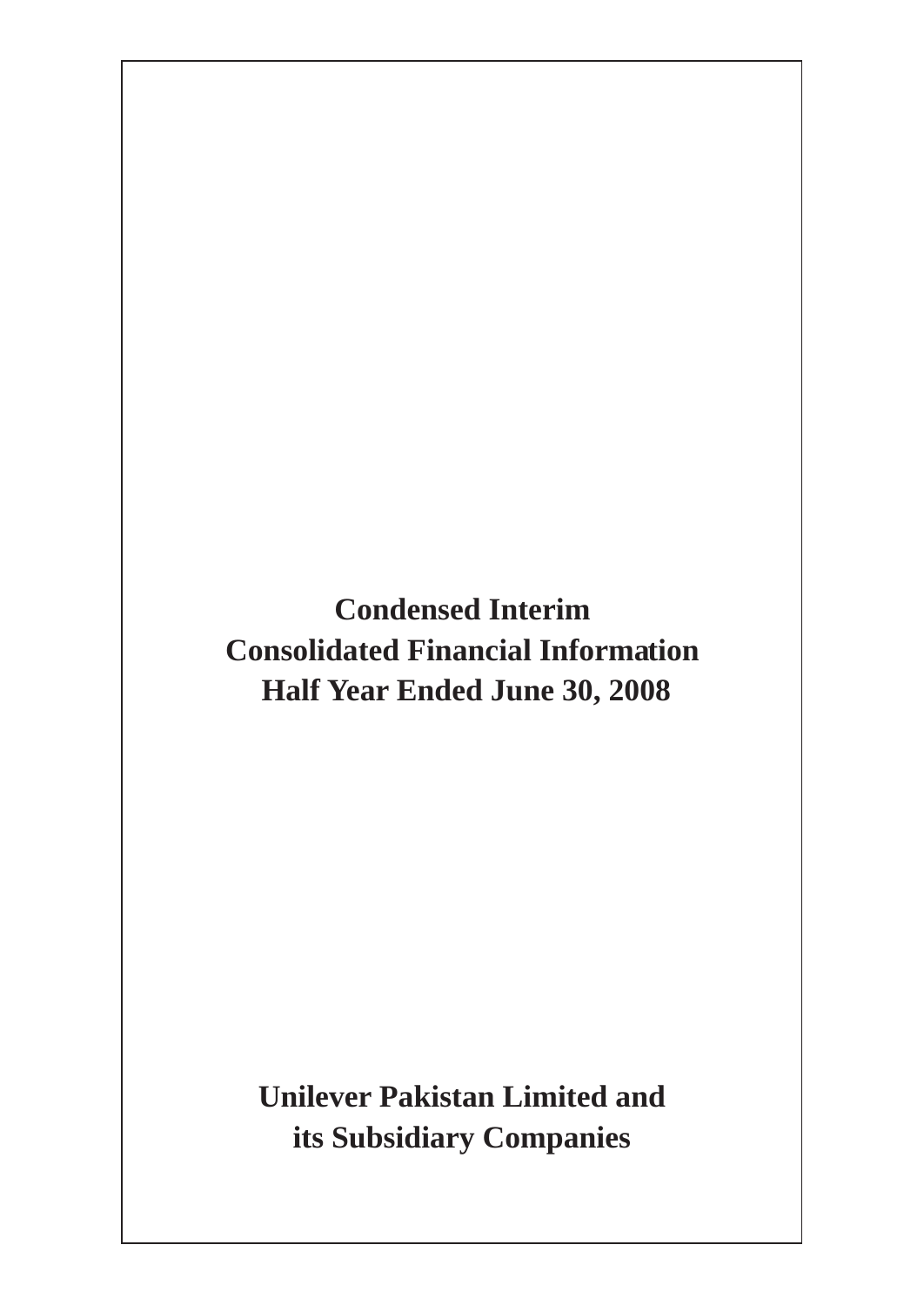#### **Condensed Interim Consolidated Balance Sheet as at June 30, 2008**

|                                           | <b>Note</b> | <b>Unaudited</b><br><b>June 30,</b><br>2008 | Audited<br>December 31,<br>2007 |
|-------------------------------------------|-------------|---------------------------------------------|---------------------------------|
|                                           |             |                                             |                                 |
| <b>ASSETS</b>                             |             |                                             |                                 |
| <b>Non-current assets</b>                 |             |                                             |                                 |
| Property, plant and equipment             | 4           | 4,244,079                                   | 3,513,499                       |
| Intangibles                               |             | 9,739                                       | 12,173                          |
| Long term investments                     |             | 200                                         | 200                             |
| Long term loans                           |             | 120,651                                     | 115,388                         |
| Long term deposits and prepayments        | 5           | 567,616                                     | 4,920                           |
| Retirement benefits - prepayments         |             | 204,203                                     | 250,878                         |
|                                           |             | 5,146,488                                   | 3,897,058                       |
|                                           |             |                                             |                                 |
| <b>Current assets</b>                     |             |                                             |                                 |
| Stores and spares                         |             | 240,474                                     | 180,355                         |
| Stock in trade                            |             | 4,367,033                                   | 2,726,064                       |
| Trade debts                               |             | 490,289                                     | 239,313                         |
| Loans and advances                        |             | 151,798                                     | 122,888                         |
| Accrued interest / mark up                |             | 8,264                                       | 3,510                           |
| Trade deposits and short term prepayments | 5           | 372,420                                     | 236,064                         |
| Other receivables                         |             | 83,095                                      | 249,139                         |
| Tax refunds due from Government           |             | 188,412                                     | 148,496                         |
| Cash and bank balances                    |             | 258,370                                     | 305,002                         |
|                                           |             | 6,160,155                                   | 4,210,831                       |

**Total assets** 

**11,306,643** 

8,107,889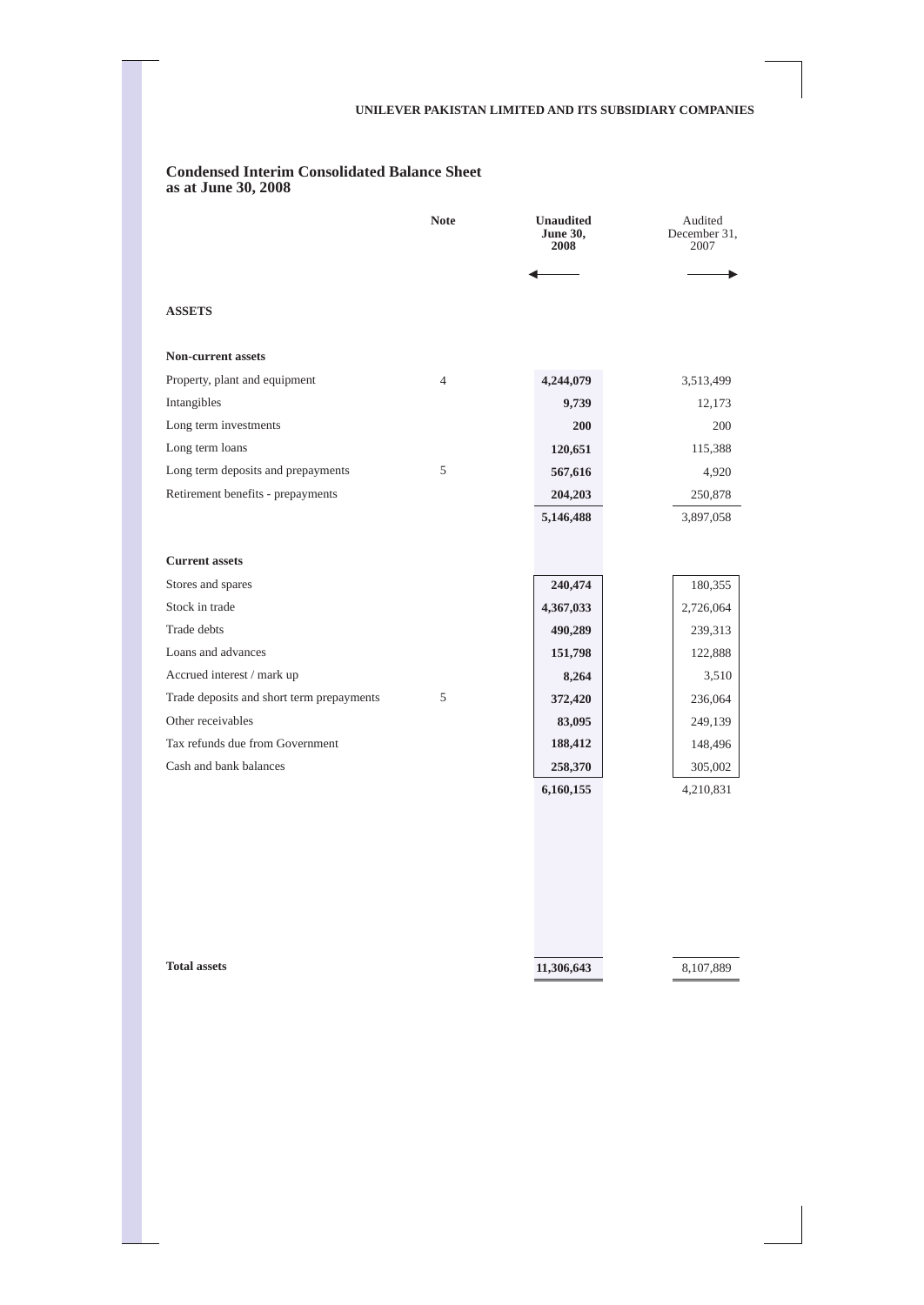|                                                      | <b>Note</b> | <b>Unaudited</b><br><b>June 30,</b><br>2008 | Audited<br>December 31,<br>2007 |
|------------------------------------------------------|-------------|---------------------------------------------|---------------------------------|
|                                                      |             |                                             | (Rupees in thousand)—           |
| <b>EQUITY AND LIABILITIES</b>                        |             |                                             |                                 |
| <b>Capital and reserves</b>                          |             |                                             |                                 |
| Share capital                                        |             | 669,477                                     | 669,477                         |
| Reserves                                             |             | 1,770,324                                   | 1,331,642                       |
|                                                      |             | 2,439,801                                   | 2,001,119                       |
| Surplus on revaluation of fixed assets               |             | 13,943                                      | 14,261                          |
| <b>LIABILITIES</b>                                   |             |                                             |                                 |
| <b>Non-current liabilities</b>                       |             |                                             |                                 |
| Liabilities against assets subject to finance leases |             | 75,056                                      | 52,932                          |
| Deferred taxation                                    |             | 408,782                                     | 309,044                         |
| Retirement benefits obligations                      |             | 143,143                                     | 140,463                         |
|                                                      |             | 626,981                                     | 502,439                         |
| <b>Current liabilities</b>                           |             |                                             |                                 |
| Trade and other payables                             |             | 5,625,705                                   | 4,752,028                       |
| Provision - restructuring                            | 6           | 333,737                                     | 371,027                         |
| Current maturity of liabilities against assets       |             |                                             |                                 |
| subject to finance leases                            |             | 39,186                                      | 17,273                          |
| Accrued interest / mark up                           |             | 19,850                                      | 3,669                           |
| Taxation - provision less payments                   |             | 43,365                                      | 22,516                          |
| Running finance under mark up arrangements           |             | 1,138,075                                   | 423,557                         |
| Short term loan - unsecured                          | 7           | 1,026,000                                   |                                 |
|                                                      |             | 8,225,918                                   | 5,590,070                       |
| <b>Total liabilities</b>                             |             | 8,852,899                                   | 6,092,509                       |
| <b>Contingency and commitments</b>                   | 8           |                                             |                                 |
| <b>Total equity and liabilities</b>                  |             | 11,306,643                                  | 8,107,889                       |

The annexed notes 1 to 14 form an integral part of this condensed interim consolidated financial information.

Ehsan A. Malik Imran Husain Chairman & Chief Executive Director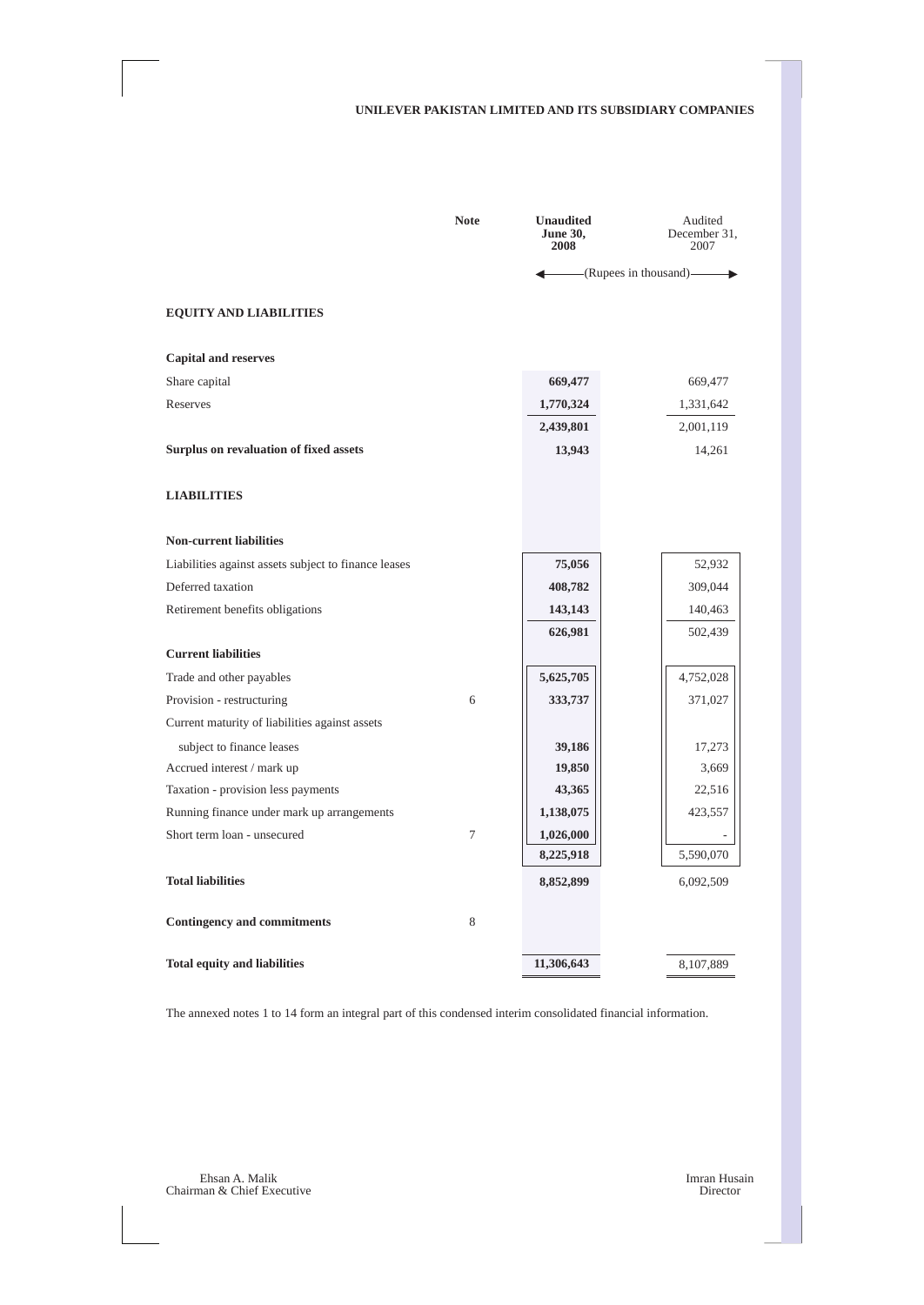|                                                 |             | <b>Quarter</b> ended    |                  | Half year ended         |                  |  |
|-------------------------------------------------|-------------|-------------------------|------------------|-------------------------|------------------|--|
|                                                 | <b>Note</b> | <b>June 30,</b><br>2008 | June 30,<br>2007 | <b>June 30,</b><br>2008 | June 30,<br>2007 |  |
|                                                 |             |                         |                  |                         |                  |  |
|                                                 |             |                         |                  |                         |                  |  |
| Sales                                           | 9           | 8,102,780               | 5,943,588        | 14,831,764              | 11,595,151       |  |
|                                                 |             |                         |                  |                         |                  |  |
| Cost of sales                                   |             | (5,173,579)             | (3,562,486)      | (9,488,882)             | (7,071,283)      |  |
|                                                 |             |                         |                  |                         |                  |  |
| Gross profit                                    |             | 2,929,201               | 2,381,102        | 5,342,882               | 4,523,868        |  |
| Distribution costs                              |             |                         |                  |                         |                  |  |
|                                                 |             | (1,578,819)             | (1,408,077)      | (2,824,452)             | (2,602,589)      |  |
| Administrative expenses                         |             | (314, 411)              | (255, 685)       | (532,091)               | (493, 824)       |  |
|                                                 |             |                         |                  |                         |                  |  |
| Other operating expenses                        |             | (94, 826)               | (60, 505)        | (170,086)               | (124, 571)       |  |
|                                                 |             |                         |                  |                         |                  |  |
| Other operating income                          |             | 97,686                  | 31,462           | 123,938                 | 123,046          |  |
| Profit from operations                          |             | 1,038,831               | 688,297          | 1,940,191               | 1,425,930        |  |
|                                                 |             |                         |                  |                         |                  |  |
| Finance (costs) / income                        |             | 6,065                   | (34, 165)        | (57, 583)               | (80, 850)        |  |
|                                                 |             |                         |                  |                         |                  |  |
| Profit before taxation                          |             | 1,044,896               | 654,132          | 1,882,608               | 1,345,080        |  |
|                                                 |             |                         |                  |                         |                  |  |
| Taxation                                        |             | (281, 488)              | (231, 315)       | (598, 425)              | (474, 791)       |  |
| Profit after taxation                           |             | 763,408                 | 422,817          | 1,284,183               | 870,289          |  |
|                                                 |             |                         |                  |                         |                  |  |
| Earnings per share - basic and diluted (Rupees) |             | 57.43                   | 31.81            | 96.60                   | 65.47            |  |

# **Condensed Interim Consolidated Profit and Loss Account for the half year ended June 30, 2008 (unaudited)**

The annexed notes 1 to 14 form an integral part of this condensed interim consolidated financial information.

Ehsan A. Malik Imran Husain Chairman & Chief Executive Director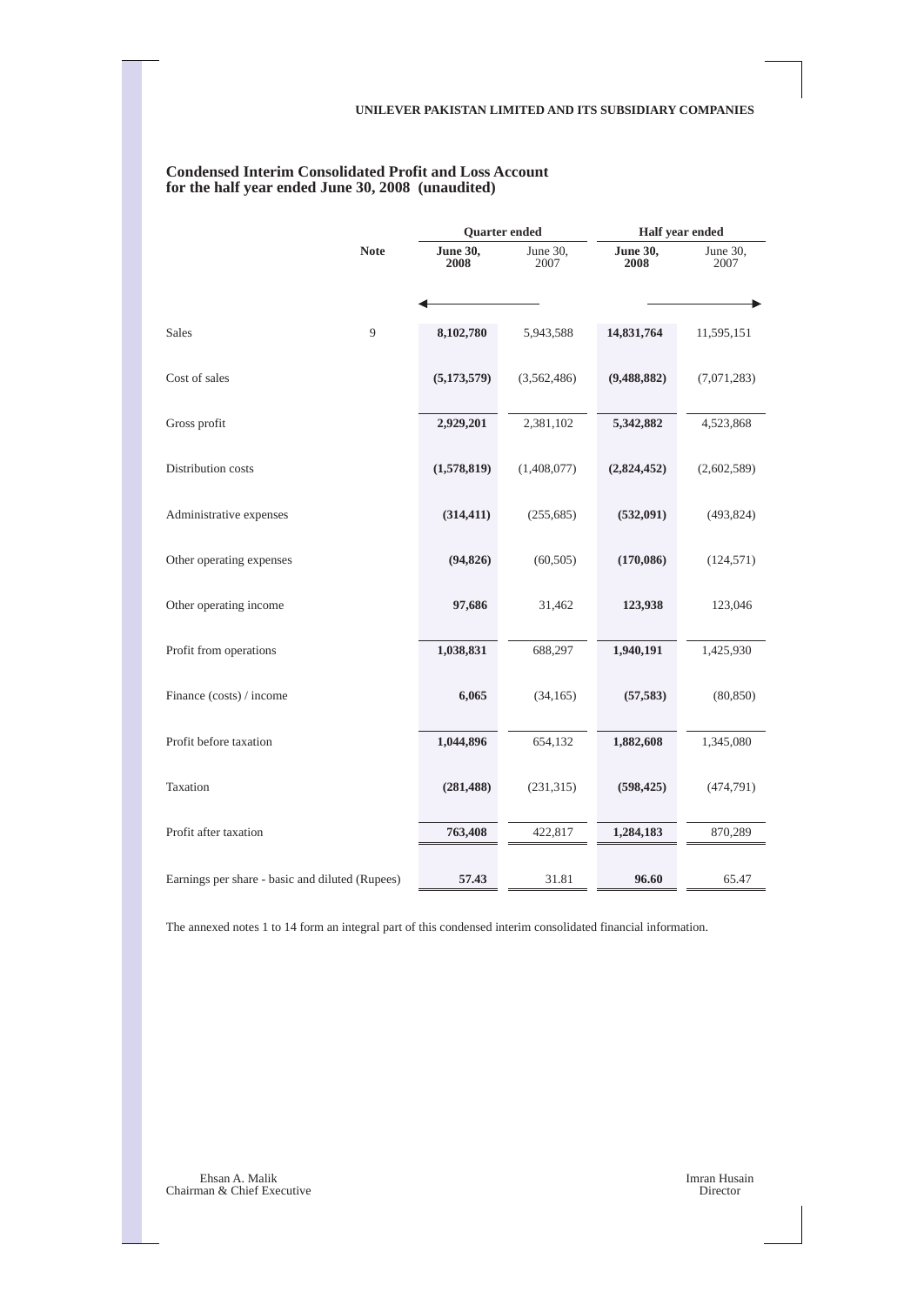# **Condensed Interim Consolidated Cash Flow Statement for the half year ended June 30, 2008 (unaudited)**

|                                                                                                  | <b>Note</b> | <b>June 30,</b><br>2008 | June 30,<br>2007 |
|--------------------------------------------------------------------------------------------------|-------------|-------------------------|------------------|
|                                                                                                  |             |                         |                  |
| <b>CASH FLOWS FROM OPERATING ACTIVITIES</b>                                                      |             |                         |                  |
| Cash receipts from customers                                                                     |             | 17,672,457              | 13,946,592       |
| Cash paid to suppliers, service providers and employees                                          |             | (12, 841, 447)          | (9,052,379)      |
| Payment of indirect taxes and other statutory duties                                             |             | (3,383,203)             | (2,885,565)      |
| Payment of royalty and technical services fee                                                    |             | (416, 447)              | (323, 204)       |
| Finance costs paid                                                                               |             | (41, 403)               | (73,611)         |
| Income tax paid                                                                                  |             | (477, 838)              | (310,615)        |
| Retirement benefit obligations paid                                                              |             | (4,838)                 | (5,611)          |
| Long term loans (net)                                                                            |             | (5,263)                 | (18, 736)        |
| Long term deposits and prepayments (net)                                                         |             | (562, 696)              | 10,385           |
| Net cash (used in) / from operating activities                                                   |             | (60, 678)               | 1,287,256        |
| <b>CASH FLOWS FROM INVESTING ACTIVITIES</b>                                                      |             |                         |                  |
| Purchase of property, plant and equipment                                                        |             | (892, 847)              | (1,229,992)      |
| Sale proceeds of property, plant and equipment<br>on disposal                                    |             | 12,889                  | 19,106           |
| Return received on savings accounts, term deposits<br>and balance receivable from provident fund |             | 1,756                   | 16,832           |
| Dividend received                                                                                |             | 12                      | 12               |
| Net cash used in investing activities                                                            |             | (878, 190)              | (1,194,042)      |
| <b>CASH FLOWS FROM FINANCING ACTIVITIES</b>                                                      |             |                         |                  |
| Liabilities against assets subject to finance leases (net)                                       |             | (10, 359)               | (16, 469)        |
| Dividends paid                                                                                   |             | (834, 923)              | (754, 051)       |
| Short term loan received from associated undertaking                                             |             | 1,023,000               | -                |
| Net cash from / (used in) financing activities                                                   |             | 177,718                 | (770, 520)       |
| Net decrease in cash and cash equivalents                                                        |             | (761, 150)              | (677, 306)       |
| Cash and cash equivalents at the beginning of the period                                         |             | (118, 555)              | 692,070          |
| Cash and cash equivalents at the end of the period                                               | 10          | (879, 705)              | 14,764           |

The annexed notes 1 to 14 form an integral part of this condensed interim consolidated financial information.

Ehsan A. Malik Imran Husain Chairman & Chief Executive Director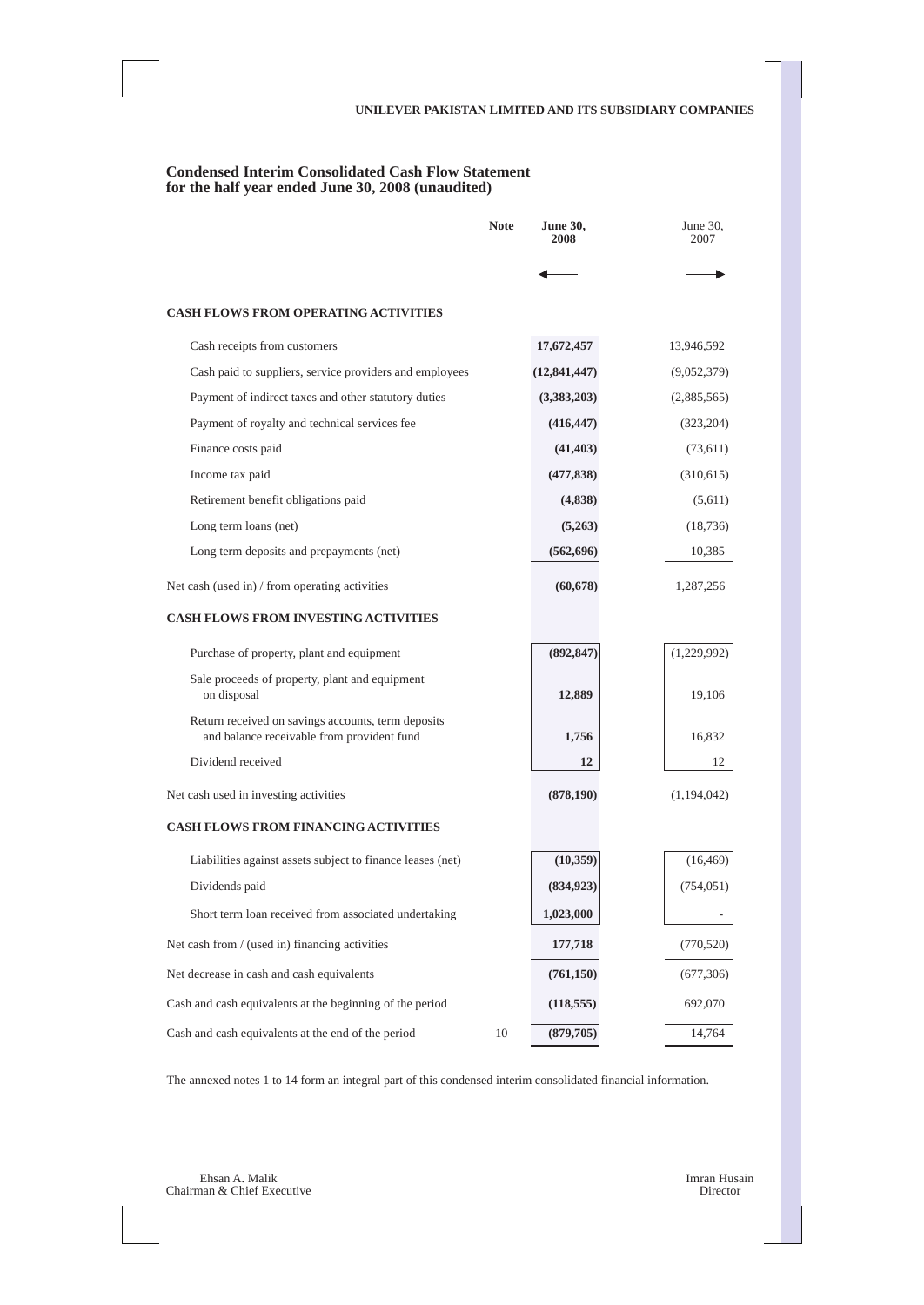#### **Condensed Interim Consolidated Statement of Changes in Equity for the half year ended June 30, 2008 (unaudited)**

### **UNILEVER PAKISTAN LIMITED AND ITS SUBSIDIARY COMPANIES**

|                                             | <b>Share</b><br>Capital | <b>Reserves</b>                                                                |             |                      |                          | <b>Total</b> |            |
|---------------------------------------------|-------------------------|--------------------------------------------------------------------------------|-------------|----------------------|--------------------------|--------------|------------|
|                                             |                         | Capital                                                                        |             |                      | Revenue                  | Sub total    |            |
|                                             |                         | Difference of capital<br>under schemes of<br>arrangements for<br>amalgamations | Contingency | Other                | Unappropriated<br>Profit |              |            |
|                                             |                         |                                                                                |             | (Rupees in thousand) |                          |              |            |
| Balance as at January 1, 2007               | 669,477                 | 70,929                                                                         | 321,471     | 16,615               | 761,801                  | 1,170,816    | 1,840,293  |
| Net profit for the half year ended          |                         |                                                                                |             |                      |                          |              |            |
| June 30, 2007                               |                         |                                                                                |             | ۰                    | 870,289                  | 870,289      | 870,289    |
| Transferred from surplus on revaluation     |                         |                                                                                |             |                      |                          |              |            |
| of fixed assets - net of deferred taxation: |                         |                                                                                |             |                      |                          |              |            |
| - incremental depreciation for the period   |                         |                                                                                |             |                      | 322                      | 322          | 322        |
| Transferred from unappropriated profit to   |                         |                                                                                |             |                      |                          |              |            |
| contingency reserve - Note 8.1              |                         |                                                                                | 23,430      |                      | (23, 430)                |              |            |
| Employee benefits cost under IFRS 2         |                         |                                                                                |             |                      |                          |              |            |
| - "Share-based Payment"                     |                         | ٠                                                                              |             | 8,240                | ٠                        | 8,240        | 8,240      |
| Dividends                                   |                         |                                                                                |             |                      |                          |              |            |
| For the year ended December 31, 2006        |                         |                                                                                |             |                      |                          |              |            |
| - on cumulative preference shares           |                         |                                                                                |             |                      | (239)                    | (239)        | (239)      |
| - final dividend on ordinary shares         |                         |                                                                                |             |                      |                          |              |            |
| @ Rs. 57 per share                          |                         |                                                                                |             |                      | (757, 750)               | (757, 750)   | (757, 750) |
| Balance as at June 30, 2007                 | 669,477                 | 70,929                                                                         | 344,901     | 24,855               | 850,993                  | 1,291,678    | 1,961,155  |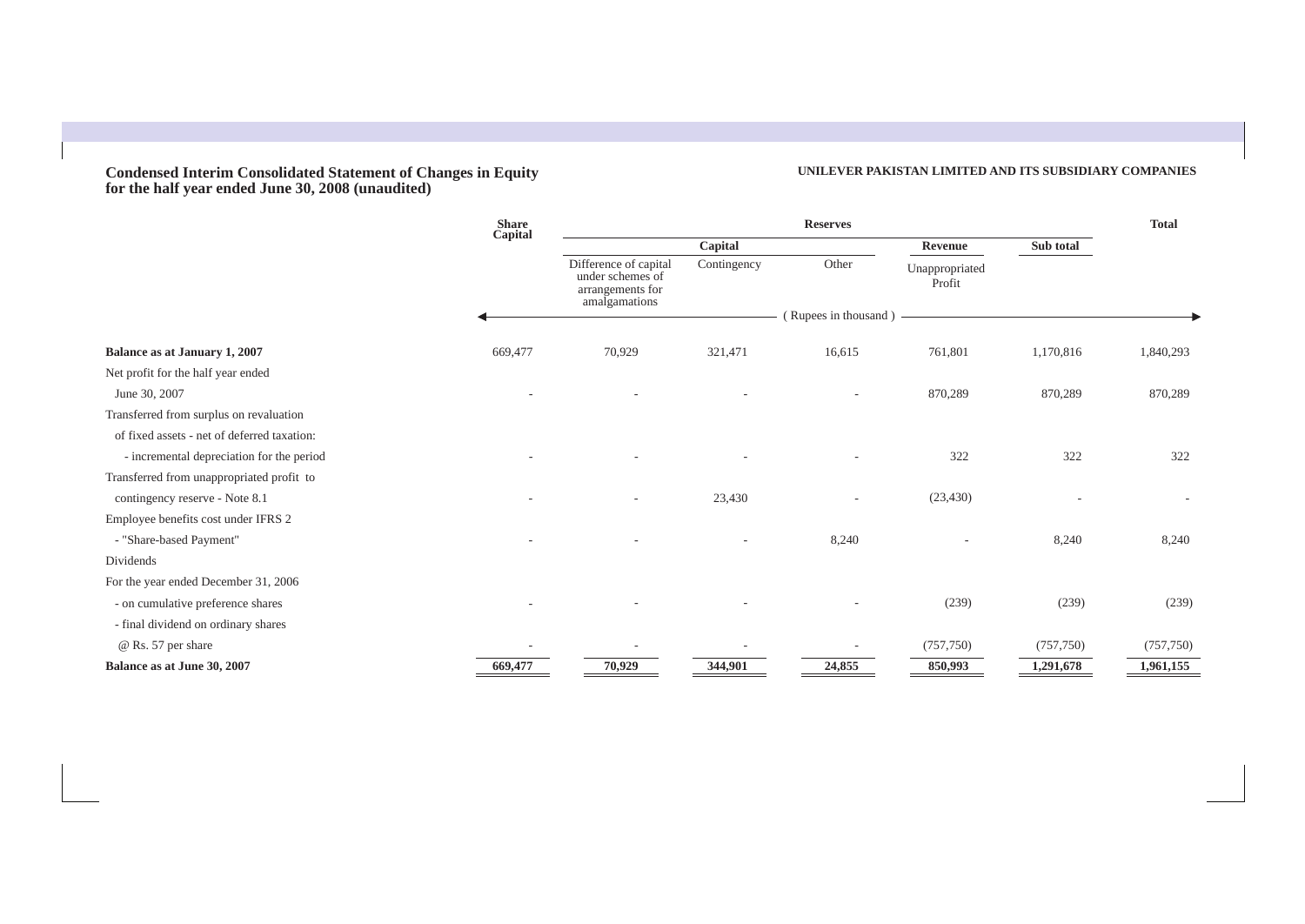**Condensed Interim Consolidated Statement of Changes in Equity - Continued for the half year ended June 30, 2008 (unaudited)** 

#### **UNILEVER PAKISTAN LIMITED AND ITS SUBSIDIARY COMPANIES**

|                                             | <b>Share</b> | <b>Reserves</b>                                                                |             |                      | <b>Total</b>             |           |           |
|---------------------------------------------|--------------|--------------------------------------------------------------------------------|-------------|----------------------|--------------------------|-----------|-----------|
|                                             | Capital      |                                                                                | Capital     |                      | Revenue                  | Sub total |           |
|                                             |              | Difference of capital<br>under schemes of<br>arrangements for<br>amalgamations | Contingency | Other                | Unappropriated<br>Profit |           |           |
|                                             |              |                                                                                |             | (Rupees in thousand) |                          |           |           |
| <b>Balance as at January 1, 2008</b>        | 669,477      | 70,929                                                                         | 363,106     | 33,895               | 863,712                  | 1,331,642 | 2,001,119 |
| Net profit for the half year ended          |              |                                                                                |             |                      |                          |           |           |
| June 30, 2008                               |              |                                                                                |             |                      | 1,284,183                | 1,284,183 | 1,284,183 |
| Transferred from surplus on revaluation     |              |                                                                                |             |                      |                          |           |           |
| of fixed assets - net of deferred taxation: |              |                                                                                |             |                      |                          |           |           |
| - incremental depreciation for the period   |              |                                                                                |             |                      | 318                      | 318       | 318       |
| Transferred from unappropriated profit      |              |                                                                                |             |                      |                          |           |           |
| to contingency reserve - Note 8.1           |              |                                                                                | 31,601      |                      | (31,601)                 |           |           |
| Employee benefits cost under IFRS 2         |              |                                                                                |             |                      |                          |           |           |
| - "Share-based Payment"                     |              |                                                                                |             |                      |                          |           |           |
| - Charge for the period                     |              |                                                                                |             | 8,797                |                          | 8,797     | 8,797     |
| - Settlement during the period              |              |                                                                                |             | (16, 863)            |                          | (16, 863) | (16, 863) |
|                                             |              |                                                                                |             | (8,066)              |                          | (8,066)   | (8,066)   |
| Dividends                                   |              |                                                                                |             |                      |                          |           |           |
| For the year ended December 31, 2007        |              |                                                                                |             |                      |                          |           |           |
| - on cumulative preference shares           |              |                                                                                |             |                      | (239)                    | (239)     | (239)     |
| - final dividend on ordinary shares         |              |                                                                                |             |                      |                          |           |           |
| @ Rs. 63 per share                          |              |                                                                                |             |                      | (837,514)                | (837,514) | (837,514) |
| Balance as at June 30, 2008                 | 669,477      | 70,929                                                                         | 394,707     | 25,829               | 1,278,859                | 1,770,324 | 2,439,801 |

The annexed notes 1 to 14 form an integral part of these condensed interim consolidated financial information.

|                            | $-$          |
|----------------------------|--------------|
| Ehsan A. Malik             | Imran Husain |
| Chairman & Chief Executive | Director     |
|                            |              |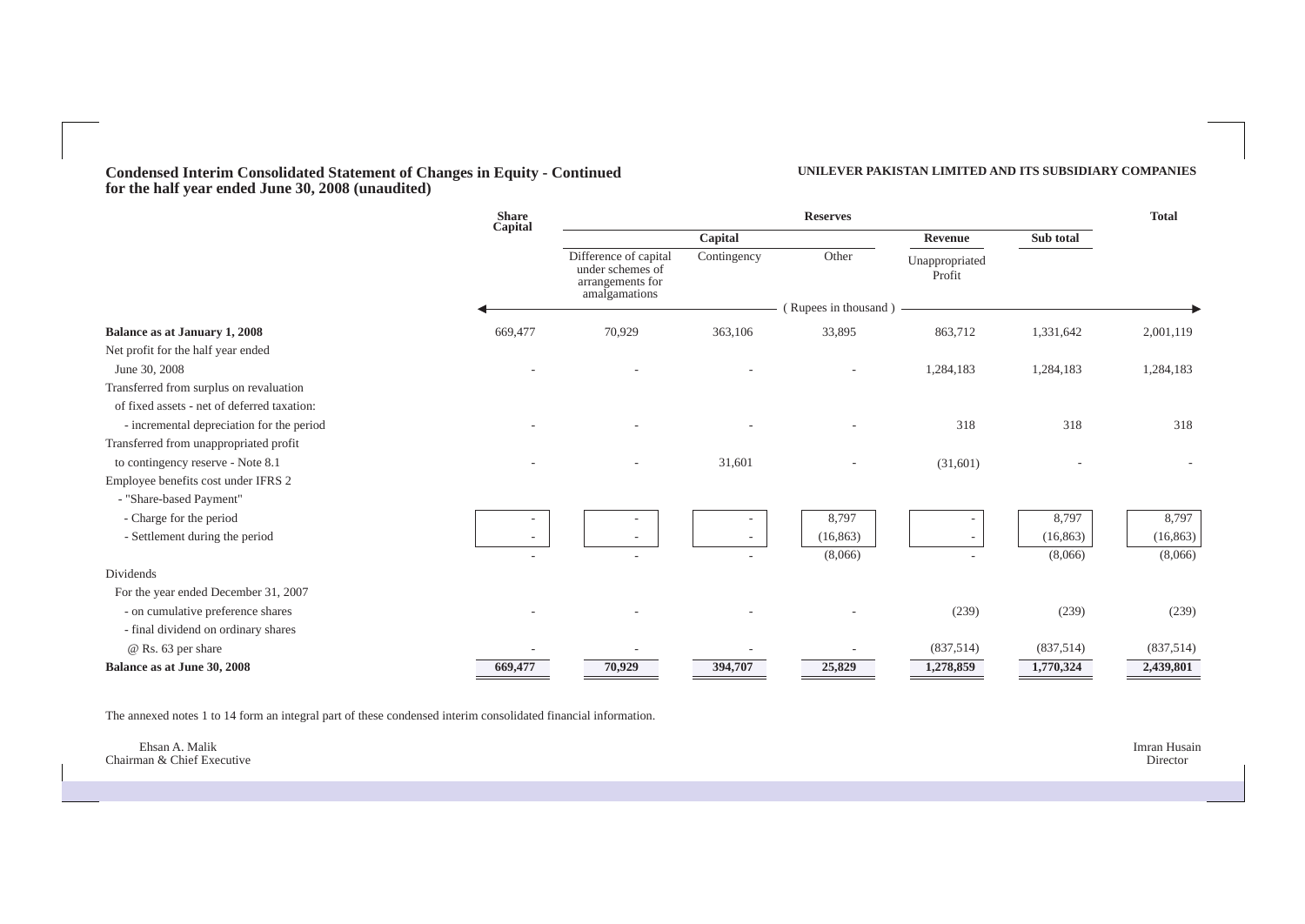**Notes annexed to the Condensed Interim Consolidated Financial Information for the half year ended June 30, 2008 (unaudited)** 

#### **1. Basis of presentation**

This condensed interim consolidated financial information includes the financial information of Unilever Pakistan Limited (the parent company), Lever Chemicals (Private) Limited, Levers Associated Pakistan Trust (Private) Limited and Sadiq (Private) Limited. The condensed interim financial information of the subsidiary companies has been consolidated on a line by line basis.

All inter company balances and transactions have been eleminated.

### **2. Basis of preparation**

This condensed interim consolidated financial information has been prepared in accordance with the requirements of International Accounting Standard No. 34, "Interim Financial Reporting" and is being submitted to the shareholders as required by Section 245 of the Companies Ordinance, 1984 and the Listing Regulations of the Karachi, Lahore and Islamabad Stock Exchanges.

### **3. Accounting policies**

The present accounting policies, adopted for the preparation of this condensed interim consolidated financial information are the same as those applied in the preparation of the preceding annual consolidated financial statements of the Group for the year ended December 31, 2007.

|    |                                      | <b>June 30,</b><br>2008 | Audited<br>December 31,<br>2007 |
|----|--------------------------------------|-------------------------|---------------------------------|
| 4. | Property, plant and equipment        |                         | $-(Rupees in thousand)$         |
|    | Operating assets - at net book value | 3,845,298               | 3,097,121                       |
|    | Capital work in progress - at cost   |                         |                                 |
|    | Civil works                          | 27,091                  | 16,133                          |
|    | Plant and machinery                  | 371,690                 | 400,245                         |
|    |                                      | 398,781                 | 416,378                         |
|    |                                      | 4,244,079               | 3,513,499                       |

#### **4.1 Details of additions and disposals to operating assets during the half year ended June 30, 2008 are:**

|                                             | <b>Additions</b><br>(at cost) |                     | <b>Disposals</b><br>(at net book value) |                     |
|---------------------------------------------|-------------------------------|---------------------|-----------------------------------------|---------------------|
|                                             | <b>June 30,</b><br>2008       | June $30$ ,<br>2007 | <b>June 30,</b><br>2008                 | June $30$ ,<br>2007 |
| Owned                                       |                               |                     | (Rupees in thousand) -                  |                     |
| Building on Freehold Land                   | 36,749                        | 18,026              |                                         |                     |
| Plant and Machinery                         | 827,937                       | 429,094             | 2,402                                   | 7,465               |
| Electrical, Mechanical and Office Equipment | 30,723                        | 10,521              | $\overline{\mathbf{4}}$                 | 27                  |
| <b>Furniture and Fittings</b>               | 2,237                         | 1,371               |                                         | 25                  |
| Motor Vehicles                              | 12,659                        | 16.466              | 6,860                                   | 2,956               |
| <b>Assets held under Finance Leases</b>     |                               |                     |                                         |                     |
| Motor Vehicles                              | 54,396                        | 44,530              | 342                                     | 2,449               |
|                                             | 964,701                       | 520,008             | 9,608                                   | 12,922              |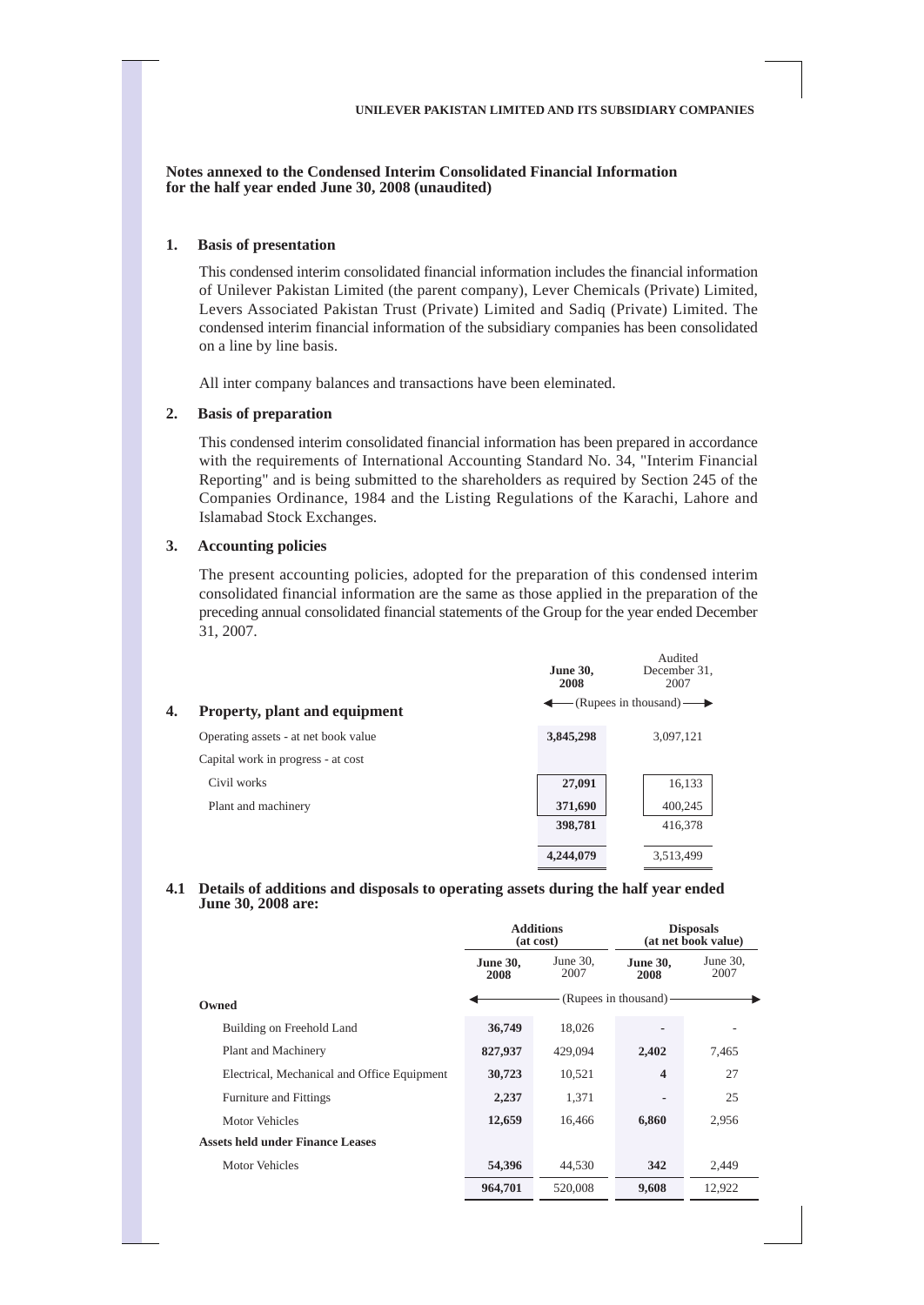### **5. Long Term Deposits And Prepayments**

|                   | <b>Note</b> | <b>June 30,</b><br>2008 | Audited<br>December 31,<br>2007                 |
|-------------------|-------------|-------------------------|-------------------------------------------------|
|                   |             |                         | $\leftarrow$ (Rupees in thousand) $\rightarrow$ |
| Security deposits |             | 4,483                   | 4,750                                           |
| Prepaid rent      | 5.1         | 563,133                 | 170                                             |
|                   |             | 567,616                 | 4,920                                           |

**5.1** During the period, Group paid rent of head office building amounting to Rs. 691.75 million. As at the period end, Rs. 562.86 million has been classified as long term and Rs. 114.72 million has been classified as short term prepayments.

|                                        | <b>June 30,</b><br>2008 | Audited<br>December 31.<br>2007                 |
|----------------------------------------|-------------------------|-------------------------------------------------|
| <b>Provision - restructuring</b><br>6. |                         | $\leftarrow$ (Rupees in thousand) $\rightarrow$ |
| Opening balance as at January 1        | 371,027                 | 110,000                                         |
| Provision during the period            |                         | 372,234                                         |
| Utilised during the period             | (37,290)                | (111, 207)                                      |
| Closing balance                        | 333,737                 | 371,027                                         |

The Group is currently in the process of finalising the implementation of the restructuring plan and the amount is expected to be utilised during 2008.

### **7. Short Term Loan - unsecured**

This represents loan amounting to USD 15 million borrowed from Unilever Finance International B.V., Rotterdam, Netherlands, an associated undertaking on May 27, 2008, at an interest rate not exceeding six months LIBOR + 1% to meet working capital requirements. The loan was disbursed on May 27, 2008 with principal and interest thereon repayable in USD at the end of the loan term, which shall not exceed 6 months or 180 days, whichever is earlier. The loan can be rolled over for further periods by mutual consent subject to regulatory permissions. The company has entered into a forward contract for the principal repayment expiring on November 21, 2008.

#### **8. Contingency and Commitments**

#### **8.1 Contingency**

The contingency amount reported in respect of Sindh Development Infrastructure Fee / Cess in the annual consolidated financial statements has increased to Rs. 394.71 million as at June 30, 2008 (December 31, 2007: Rs. 363.11 million). There has been no change in its status from December 31, 2007.

#### **8.2 Commitments**

The commitments for capital expenditure as at June 30, 2008 amounted to Rs. 264.29 million (December 31, 2007: Rs. 607.60 million).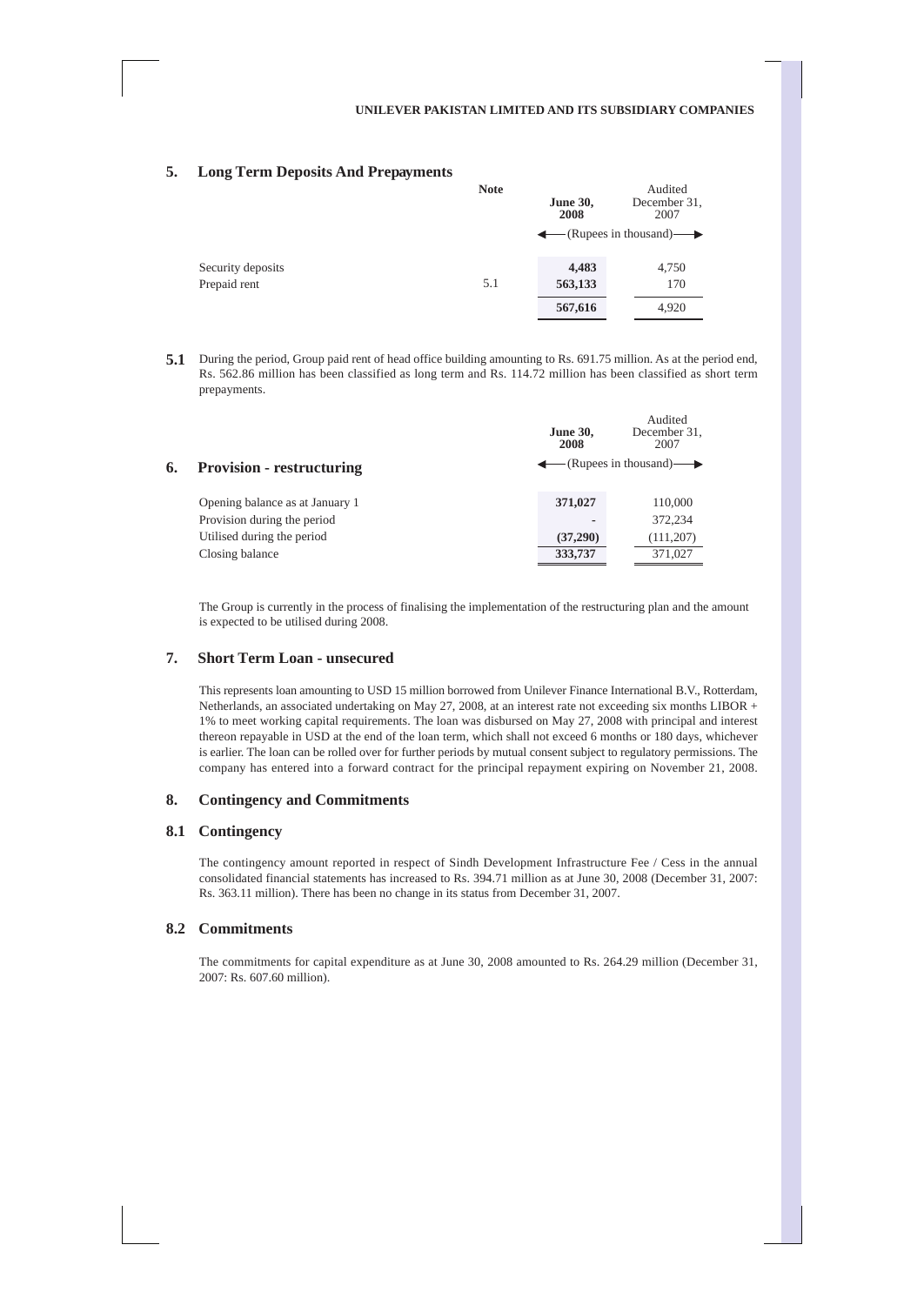# **9. Segment Analysis UNILEVER PAKISTAN LIMITED AND ITS SUBSIDIARY COMPANIES**

# **9.1 For the quarter ended June 30, 2008**

|                                                   | Home and<br><b>Personal Care</b> | <b>Beverages</b> | <b>Ice Cream</b> | Other                    | <b>Total</b> |
|---------------------------------------------------|----------------------------------|------------------|------------------|--------------------------|--------------|
|                                                   |                                  |                  |                  |                          |              |
| Gross sales                                       | 5,387,036                        | 2,773,057        | 1,794,305        | 181,599                  | 10,135,997   |
| Sales tax                                         | (731, 858)                       | (393,510)        | (292, 218)       | $\overline{\phantom{a}}$ | (1,417,586)  |
| Federal excise duty                               | (202, 879)                       | (23, 135)        | (14,679)         |                          | (240, 693)   |
|                                                   | (934, 737)                       | (416, 645)       | (306, 897)       |                          | (1,658,279)  |
| Sales excluding sales tax and federal excise duty | 4,452,299                        | 2,356,412        | 1,487,408        | 181,599                  | 8,477,718    |
| Rebates and allowances                            | (199, 480)                       | (83,391)         | (86,350)         | (5,717)                  | (374, 938)   |
|                                                   | 4,252,819                        | 2,273,021        | 1,401,058        | 175,882                  | 8,102,780    |
| Cost of sales                                     | (2,447,437)                      | (1,783,266)      | (826, 442)       | (116, 434)               | (5,173,579)  |
| Gross profit                                      | 1,805,382                        | 489,755          | 574,616          | 59,448                   | 2,929,201    |
| Distribution costs                                | (873,963)                        | (249, 463)       | (389,074)        | (66,319)                 | (1,578,819)  |
| Administrative expenses                           | (150, 796)                       | (77, 853)        | (75,906)         | (9,856)                  | (314, 411)   |
| Segment result                                    | 780,623                          | 162,439          | 109,636          | (17, 145)                | 1,035,971    |
| Other operating expenses                          |                                  |                  |                  |                          | (94, 826)    |
| Other operating income                            |                                  |                  |                  |                          | 97,686       |
| Profit from operations                            |                                  |                  |                  |                          | 1,038,831    |
| Finance income                                    |                                  |                  |                  |                          | 6,065        |
| Profit before taxation                            |                                  |                  |                  |                          | 1,044,896    |
| Taxation                                          |                                  |                  |                  |                          | (281, 488)   |
| Profit after taxation                             |                                  |                  |                  |                          | 763,408      |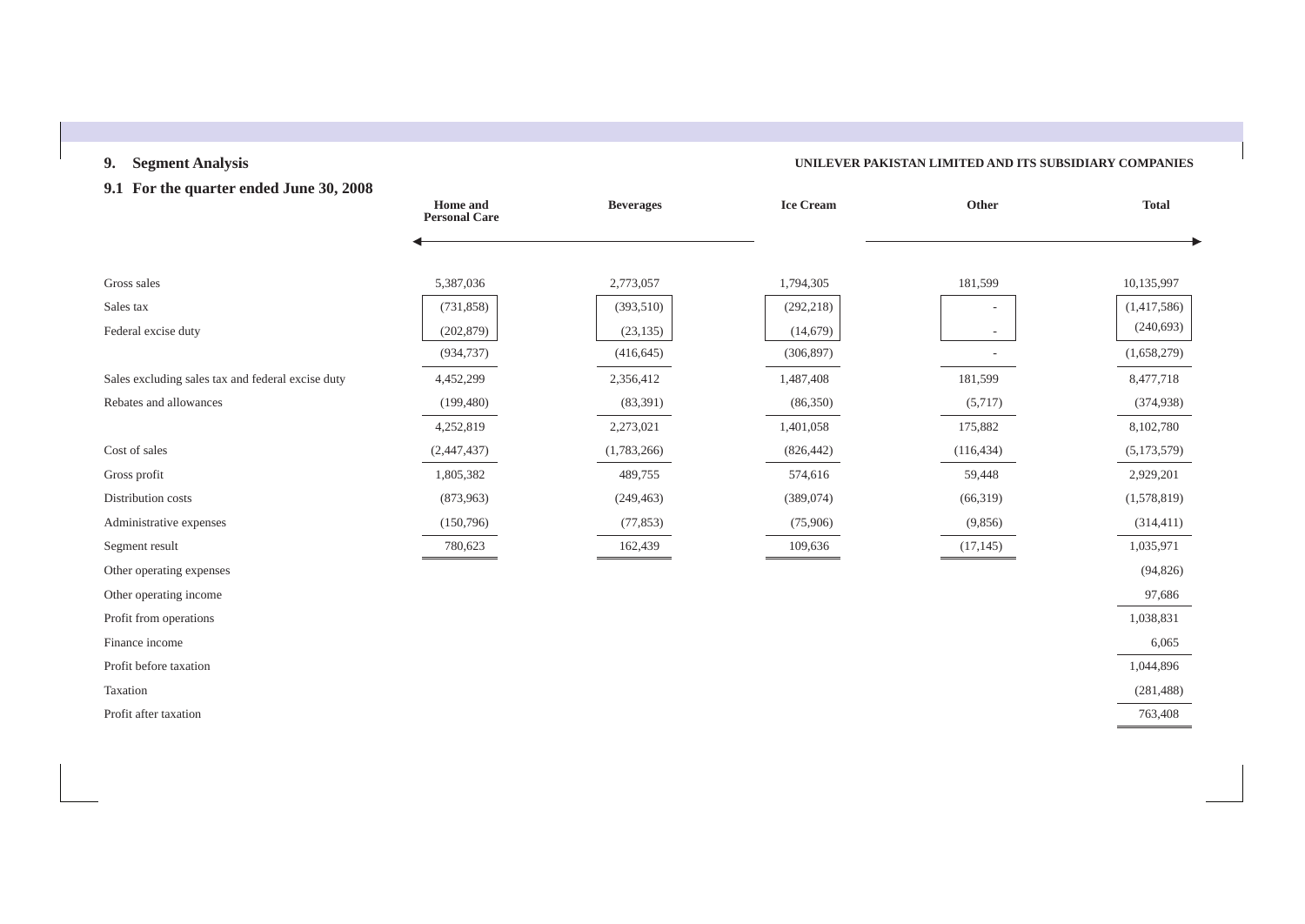# **9.2 For the quarter ended June 30, 2007 UNILEVER PAKISTAN LIMITED AND ITS SUBSIDIARY COMPANIES**

|                                                   | Home and<br><b>Personal Care</b> | <b>Beverages</b> | <b>Ice Cream</b>     | Other                    | <b>Total</b> |
|---------------------------------------------------|----------------------------------|------------------|----------------------|--------------------------|--------------|
|                                                   |                                  |                  | (Rupees in thousand) |                          |              |
|                                                   |                                  |                  |                      |                          |              |
| Gross sales                                       | 3,943,488                        | 2,268,521        | 1,192,723            | 161,761                  | 7,566,493    |
| Sales tax                                         | (559, 198)                       | (328, 880)       | (195, 233)           | $\overline{\phantom{a}}$ | (1,083,311)  |
| Federal excise duty                               | (122, 301)                       |                  |                      | $\overline{\phantom{a}}$ | (122, 301)   |
|                                                   | (681, 499)                       | (328, 880)       | (195, 233)           |                          | (1,205,612)  |
| Sales excluding sales tax and federal excise duty | 3,261,989                        | 1,939,641        | 997,490              | 161,761                  | 6,360,881    |
| Rebates and allowances                            | (244, 965)                       | (111, 127)       | (56,907)             | (4,294)                  | (417,293)    |
|                                                   | 3,017,024                        | 1,828,514        | 940,583              | 157,467                  | 5,943,588    |
| Cost of sales                                     | (1,623,939)                      | (1,301,759)      | (532, 934)           | (103, 854)               | (3,562,486)  |
| Gross profit                                      | 1,393,085                        | 526,755          | 407,649              | 53,613                   | 2,381,102    |
| Distribution costs                                | (811,503)                        | (348, 129)       | (212, 212)           | (36, 233)                | (1,408,077)  |
| Administrative expenses                           | (107, 852)                       | (88, 158)        | (54,988)             | (4,687)                  | (255, 685)   |
| Segment result                                    | 473,730                          | 90,468           | 140,449              | 12,693                   | 717,340      |
| Other operating expenses                          |                                  |                  |                      |                          | (60, 505)    |
| Other operating income                            |                                  |                  |                      |                          | 31,462       |
| Profit from operations                            |                                  |                  |                      |                          | 688,297      |
| Finance costs                                     |                                  |                  |                      |                          | (34, 165)    |
| Profit before taxation                            |                                  |                  |                      |                          | 654,132      |
| Taxation                                          |                                  |                  |                      |                          | (231, 315)   |
| Profit after taxation                             |                                  |                  |                      |                          | 422,817      |
|                                                   |                                  |                  |                      |                          |              |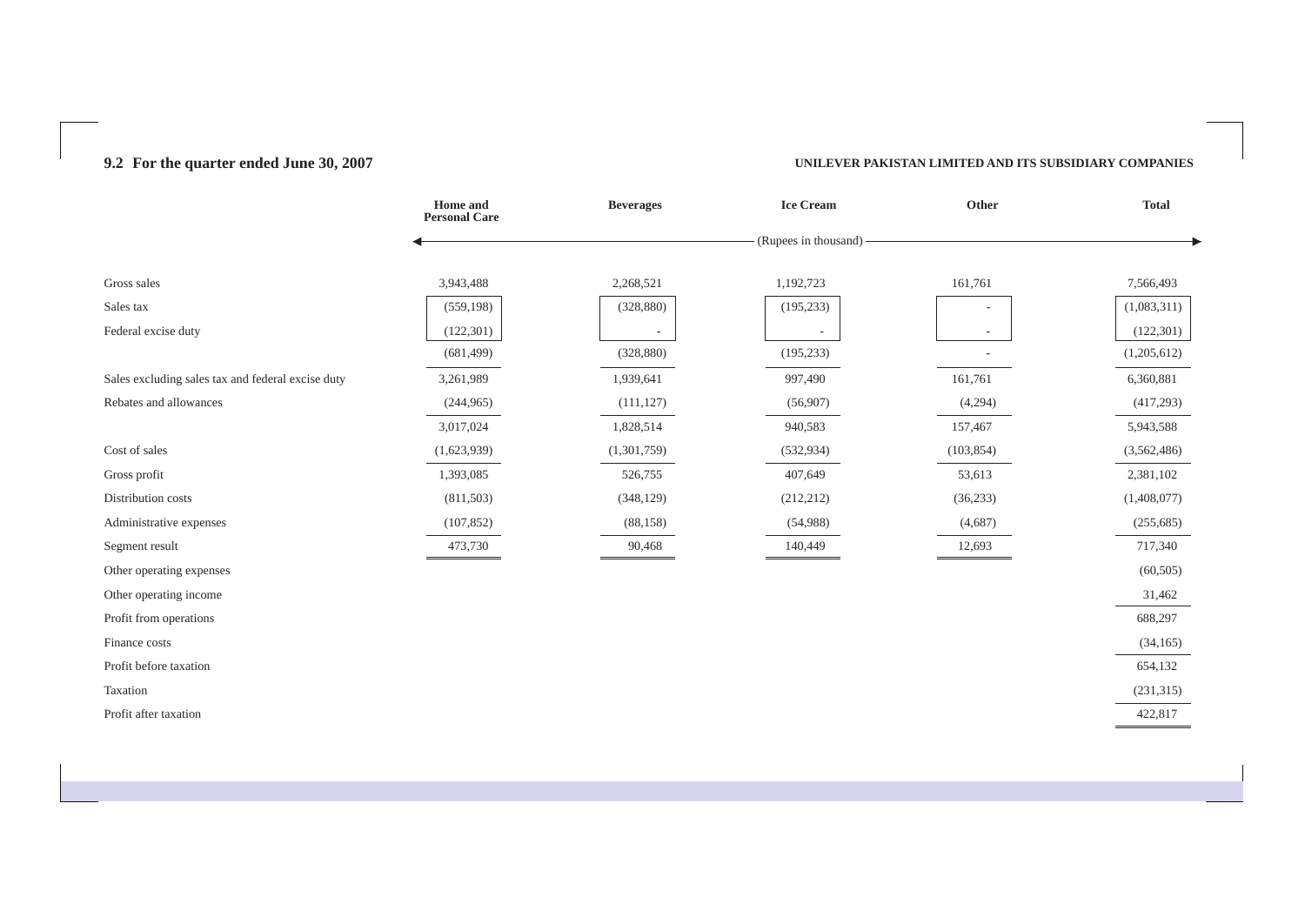# **9.3 For the half year ended June 30, 2008 UNILEVER PAKISTAN LIMITED AND ITS SUBSIDIARY COMPANIES**

|                                                   | Home and<br><b>Personal Care</b> | <b>Beverages</b> | <b>Ice Cream</b> | Other      | <b>Total</b> |
|---------------------------------------------------|----------------------------------|------------------|------------------|------------|--------------|
|                                                   |                                  |                  |                  |            |              |
| Gross sales                                       | 9,849,208                        | 5,903,333        | 2,720,872        | 361,149    | 18,834,562   |
| Sales tax                                         | (1,366,254)                      | (839, 623)       | (443, 504)       |            | (2,649,381)  |
| Federal excise duty                               | (377, 475)                       | (48, 835)        | (22, 222)        |            | (448, 532)   |
|                                                   | (1,743,729)                      | (888, 458)       | (465, 726)       |            | (3,097,913)  |
| Sales excluding sales tax and federal excise duty | 8,105,479                        | 5,014,875        | 2,255,146        | 361,149    | 15,736,649   |
| Rebates and allowances                            | (515, 140)                       | (210, 947)       | (166,081)        | (12,717)   | (904, 885)   |
|                                                   | 7,590,339                        | 4,803,928        | 2,089,065        | 348,432    | 14,831,764   |
| Cost of sales                                     | (4,273,236)                      | (3,667,091)      | (1,323,409)      | (225, 146) | (9,488,882)  |
| Gross profit                                      | 3,317,103                        | 1,136,837        | 765,656          | 123,286    | 5,342,882    |
| Distribution costs                                | (1,501,866)                      | (598, 828)       | (611, 446)       | (112, 312) | (2,824,452)  |
| Administrative expenses                           | (255, 357)                       | (153, 868)       | (106, 487)       | (16, 379)  | (532,091)    |
| Segment result                                    | 1,559,880                        | 384,141          | 47,723           | (5,405)    | 1,986,339    |
| Other operating expenses                          |                                  |                  |                  |            | (170,086)    |
| Other operating income                            |                                  |                  |                  |            | 123,938      |
| Profit from operations                            |                                  |                  |                  |            | 1,940,191    |
| Finance costs                                     |                                  |                  |                  |            | (57, 583)    |
| Profit before taxation                            |                                  |                  |                  |            | 1,882,608    |
| Taxation                                          |                                  |                  |                  |            | (598, 425)   |
| Profit after taxation                             |                                  |                  |                  |            | 1,284,183    |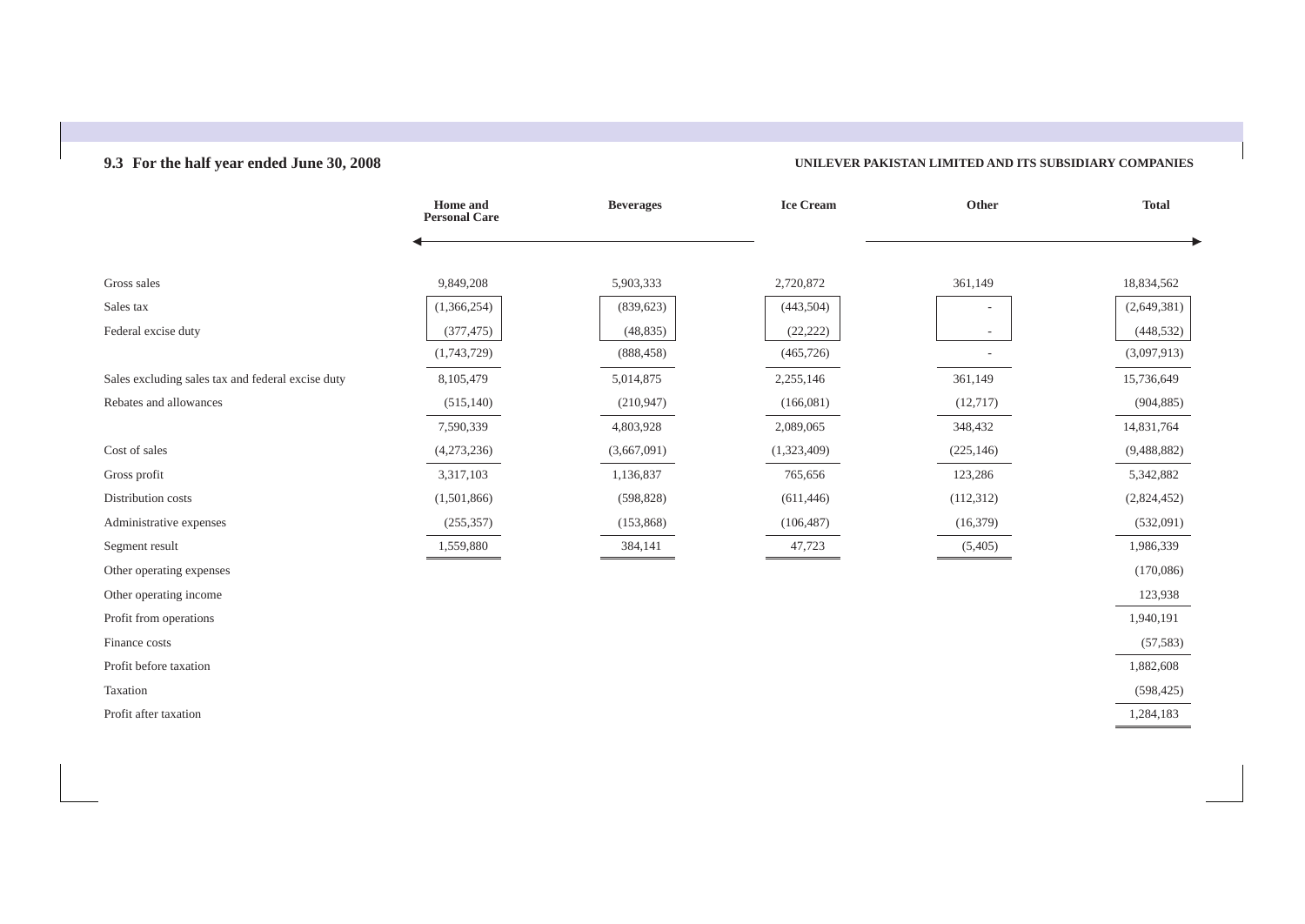# **9.4 For the half year ended June 30, 2007 UNILEVER PAKISTAN LIMITED AND ITS SUBSIDIARY COMPANIES**

|                                                   | Home and<br><b>Personal Care</b> | <b>Beverages</b> | <b>Ice Cream</b>     | Other                    | <b>Total</b> |
|---------------------------------------------------|----------------------------------|------------------|----------------------|--------------------------|--------------|
|                                                   |                                  |                  | (Rupees in thousand) |                          |              |
|                                                   |                                  |                  |                      |                          |              |
| Gross sales                                       | 7,177,263                        | 5,248,306        | 2,027,401            | 298,822                  | 14,751,792   |
| Sales tax                                         | (1,027,699)                      | (757, 227)       | (332, 249)           | $\overline{\phantom{a}}$ | (2,117,175)  |
| Federal excise duty                               | (232, 657)                       |                  |                      |                          | (232, 657)   |
|                                                   | (1,260,356)                      | (757, 227)       | (332, 249)           |                          | (2,349,832)  |
| Sales excluding sales tax and federal excise duty | 5,916,907                        | 4,491,079        | 1,695,152            | 298,822                  | 12,401,960   |
| Rebates and allowances                            | (463,398)                        | (232, 598)       | (103, 436)           | (7, 377)                 | (806, 809)   |
|                                                   | 5,453,509                        | 4,258,481        | 1,591,716            | 291,445                  | 11,595,151   |
| Cost of sales                                     | (2,954,581)                      | (3,015,555)      | (912, 824)           | (188, 323)               | (7,071,283)  |
| Gross profit                                      | 2,498,928                        | 1,242,926        | 678,892              | 103,122                  | 4,523,868    |
| Distribution costs                                | (1,384,370)                      | (749,790)        | (406, 506)           | (61, 923)                | (2,602,589)  |
| Administrative expenses                           | (196, 858)                       | (192,970)        | (95,310)             | (8,686)                  | (493, 824)   |
| Segment result                                    | 917,700                          | 300,166          | 177,076              | 32,513                   | 1,427,455    |
| Other operating expenses                          |                                  |                  |                      |                          | (124, 571)   |
| Other operating income                            |                                  |                  |                      |                          | 123,046      |
| Profit from operations                            |                                  |                  |                      |                          | 1,425,930    |
| Finance costs                                     |                                  |                  |                      |                          | (80, 850)    |
| Profit before taxation                            |                                  |                  |                      |                          | 1,345,080    |
| Taxation                                          |                                  |                  |                      |                          | (474, 791)   |
| Profit after taxation                             |                                  |                  |                      |                          | 870,289      |
|                                                   |                                  |                  |                      |                          |              |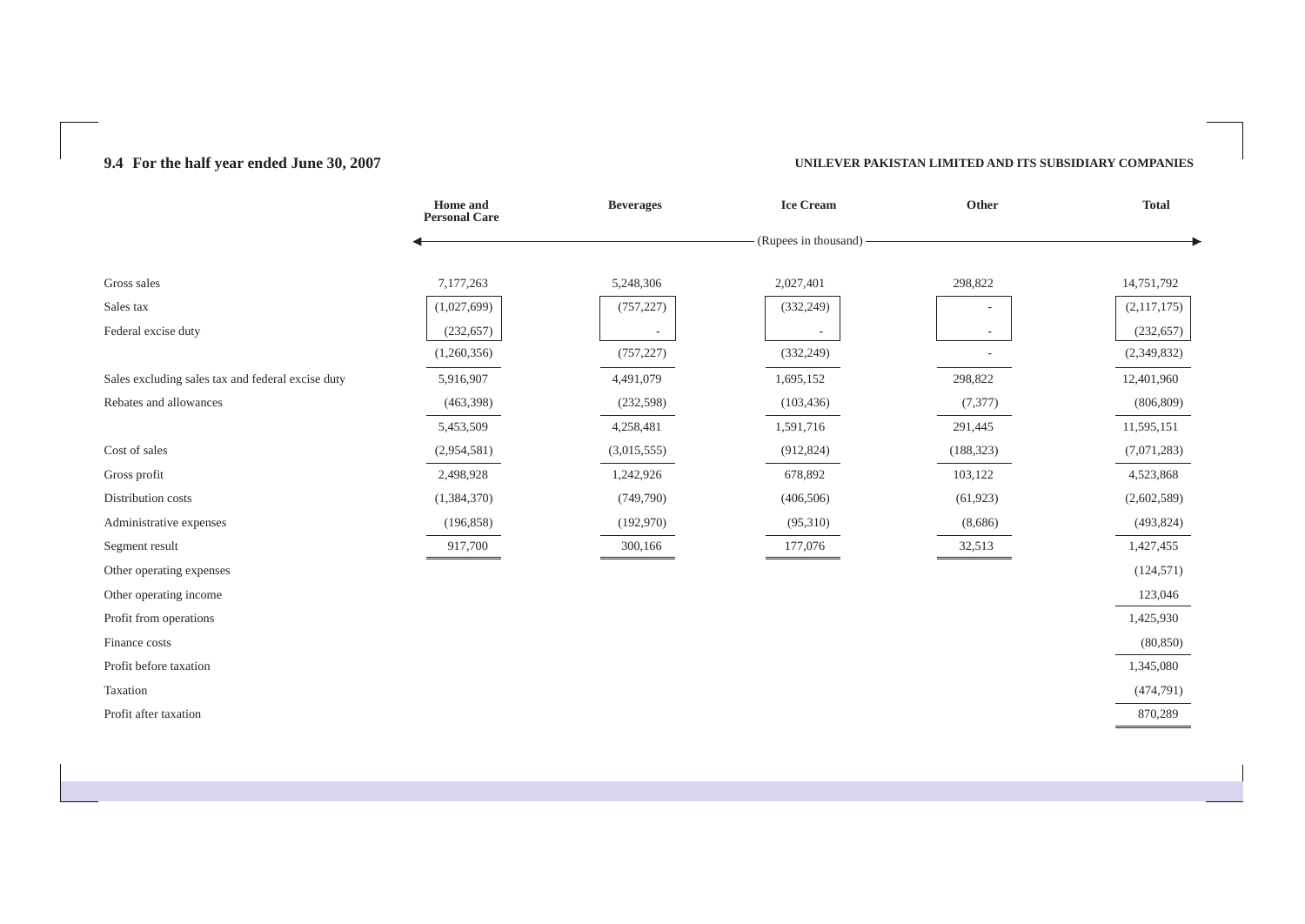|                               |                         | Half year ended     |  |
|-------------------------------|-------------------------|---------------------|--|
|                               | <b>June 30,</b><br>2008 | June $30$ ,<br>2007 |  |
| 10. Cash and cash equivalents | (Rupees in thousand)    |                     |  |
| Cash and bank balances        | 258,370                 | 484,012             |  |
| Short term borrowings         | (1,138,075)             | (469, 248)          |  |
|                               | (879, 705)              | 14.764              |  |

# **11. Related Party Transactions**

|     |                                       |                                    | Half year ended         |                  |
|-----|---------------------------------------|------------------------------------|-------------------------|------------------|
|     | <b>Relationship with the Group</b>    | <b>Nature of transactions</b>      | <b>June 30,</b><br>2008 | June 30,<br>2007 |
|     |                                       |                                    | (Rupees in thousand)    |                  |
|     |                                       |                                    |                         |                  |
| i   | Ultimate parent company:              | Royalty and Technical Services Fee | 527,336                 | 374,745          |
| ii. | Associated companies:                 | Purchase of goods                  | 3,028,155               | 2,724,195        |
|     |                                       | Purchase of services               | 13,720                  | 7,077            |
|     |                                       | Sale of services                   | 34,193                  | 16,196           |
|     |                                       | Purchase of operating              |                         |                  |
|     |                                       | assets                             |                         | 19,854           |
|     |                                       | Sale of operating assets           |                         | 4,115            |
|     |                                       | Reciprocal arrangements for        |                         |                  |
|     |                                       | sharing of common costs            | 10,633                  | 6,339            |
|     |                                       | Short term loan received           | 1,023,000               |                  |
|     |                                       | Interest on short term loan        | 3,829                   |                  |
|     | iii Third parties whose manufacturing |                                    |                         |                  |
|     | processes are dependent on            |                                    |                         |                  |
|     | Unilever:                             | Toll manufacturing                 | 392,525                 | 176,707          |
|     |                                       | Purchase of operating              |                         |                  |
|     |                                       | assets                             | 125,974                 |                  |
|     |                                       | Dividend income                    | 12                      | 12               |
|     | iv Company in which close family      |                                    |                         |                  |
|     | members of a Director is holding      |                                    |                         |                  |
|     |                                       |                                    |                         |                  |
|     | directorship:                         | Purchase of goods                  | 832,817                 | 699,990          |
| V   | Key management personnel:             | Salaries and other short term      |                         |                  |
|     |                                       | employee benefits                  | 29,846                  | 32,160           |
|     |                                       | Post employment benefits           | 3,391                   | 3,093            |
|     | vi Others:                            | Donations                          | 4.204                   | 3,513            |
|     |                                       |                                    |                         |                  |

# **12. Monopoly control authority order**

There is no change in status as reported in the latest annual consolidated financial statements regarding the Monopoly Control Authority (MCA) Order terminating the non-competition agreement, requiring the Group to refund the amount of Rs. 250 million to Dalda Foods (Private) Limited. The MCA order was stayed and the appeal is pending for hearing.